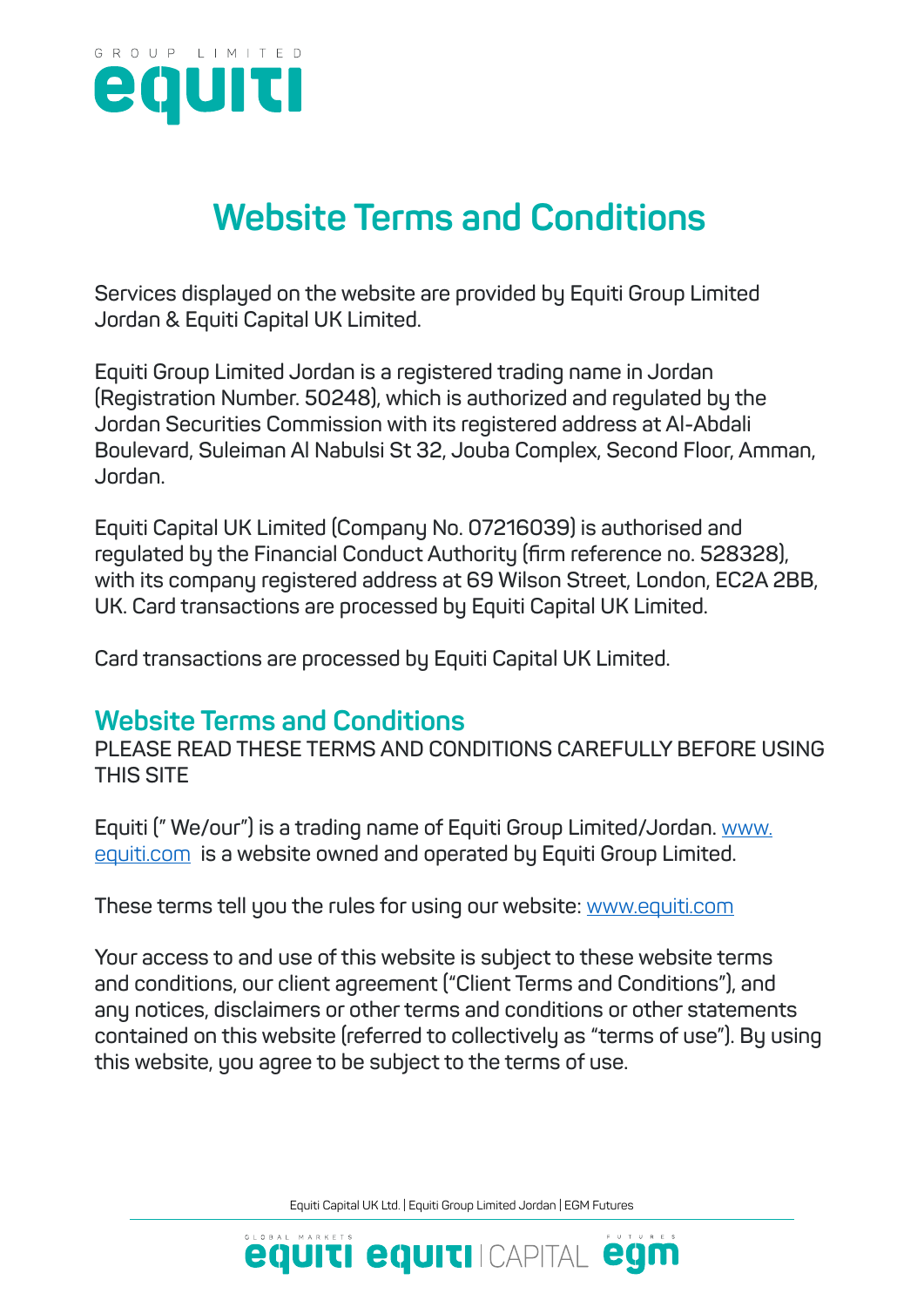

**By using our site, you confirm that you accept these terms of use and that you agree to comply with them. If you do not agree to these terms, you must not use our site. We recommend that you print a copy of these terms for future reference.**

### **THERE ARE OTHER TERMS THAT MAY APPLY TO YOU**

**These terms of use refer to the following additional terms, which also apply to your use of our site:**

**-Our Privacy Policy, sets out the terms on which we process any personal data we collect from you, or that you provide to us. By using our site, you consent to such processing and you warrant that all data provided by you is accurate.**

**-Our Acceptable Use Policy, sets out the permitted uses and prohibited uses of our site. When using our site, you must comply with this Acceptable Use Policy.**

**-Our Cookie Policy, sets out relevant information about the cookies on our site.**

### **WE MAY MAKE CHANGES TO THESE TERMS**

**We amend these terms from time to time. Every time you wish to use our site, please check these terms to ensure you understand the terms that apply at that time.**

### **WE MAY MAKE CHANGES TO OUR SITE**

**We may update and change our site from time to time to reflect changes to our products, our users' needs and our business priorities. We will make reasonable efforts to provide you with appropriate notice of any major changes.**

### **WE MAY SUSPEND OR WITHDRAW OUR SITE**

**Our site is made available free of charge.**

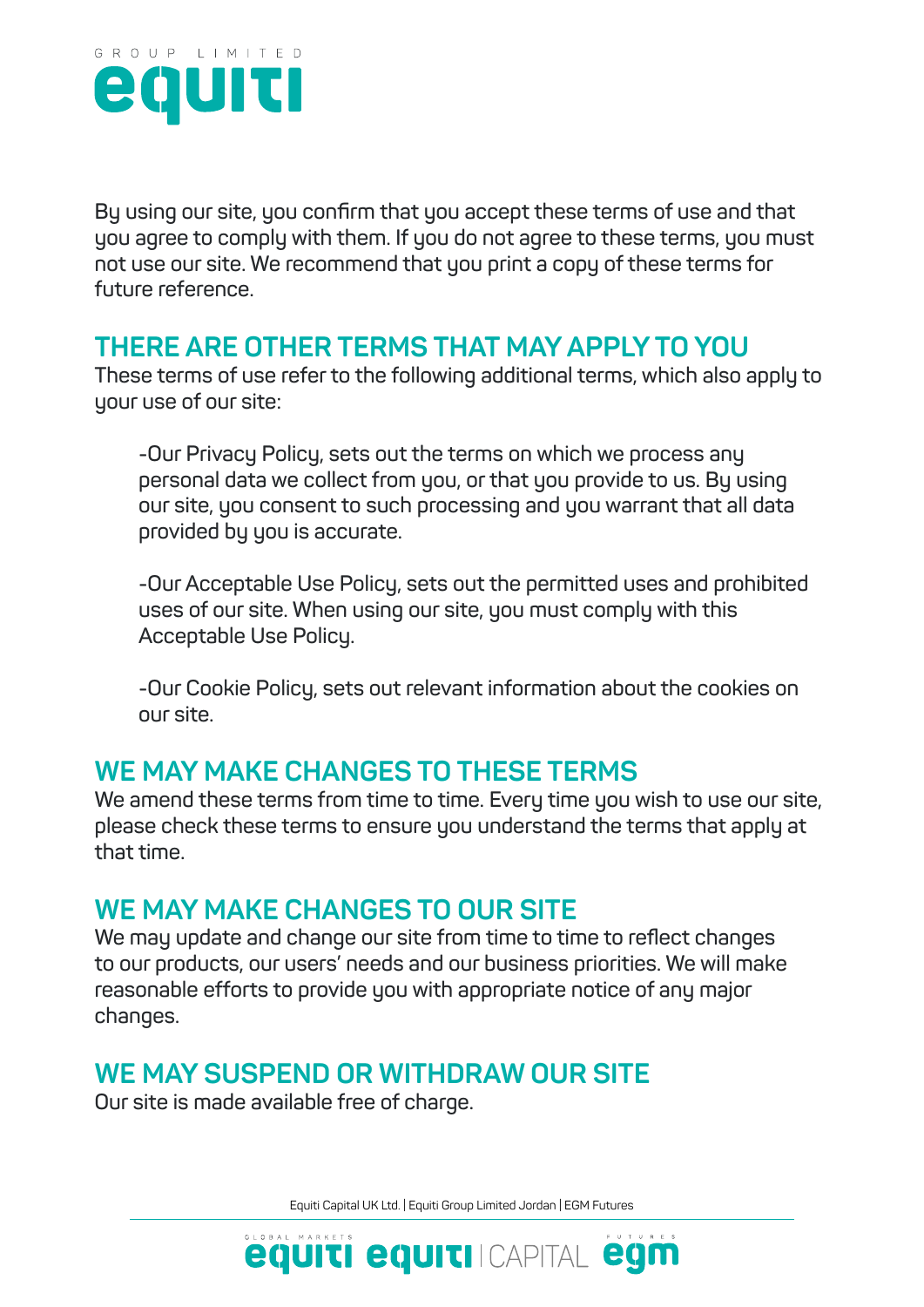

**We do not guarantee that our site, or any content on it, will always be available or be uninterrupted. Under certain exceptional circumstances, we may have no option but to suspend, withdraw or restrict the availability of all or any part of our site for business and operational reasons. We will try to give you reasonable notice of any suspension or withdrawal.**

**You are also responsible for ensuring that all persons who access our site through your internet connection are aware of these terms of use and other applicable terms and conditions, and that they comply with them.**

**OUR SITE IS ONLY FOR USERS IN countries that are able to use our products and services. We do not represent that content available on or through our site is appropriate for use or available in other locations.**

## **YOU MUST KEEP YOUR ACCOUNT DETAILS SAFE**

**If you choose, or you are provided with, a user identification code, password or any other piece of information as part of our security procedures, you must treat such information as confidential. You must not disclose it to any third party.**

**We have the right to disable any user identification code or password, whether chosen by you or allocated by us, at any time, if in our reasonable opinion you have failed to comply with any of the provisions of these terms of use.**

**If you know or suspect that anyone other than you knows your user identification code or password, you must promptly notify us at:**  compliancejo@equiti.com **.**

### **HOW YOU MAY USE MATERIAL ON OUR SITE**

**We are the owner or the licensee of all intellectual property rights on our site, and in the material published on it. Those works are protected by copyright laws and treaties around the world. All such rights are reserved.**

**You may print off one copy, and may download extracts, of any page(s) from our site for your personal use and you may draw the attention of others**

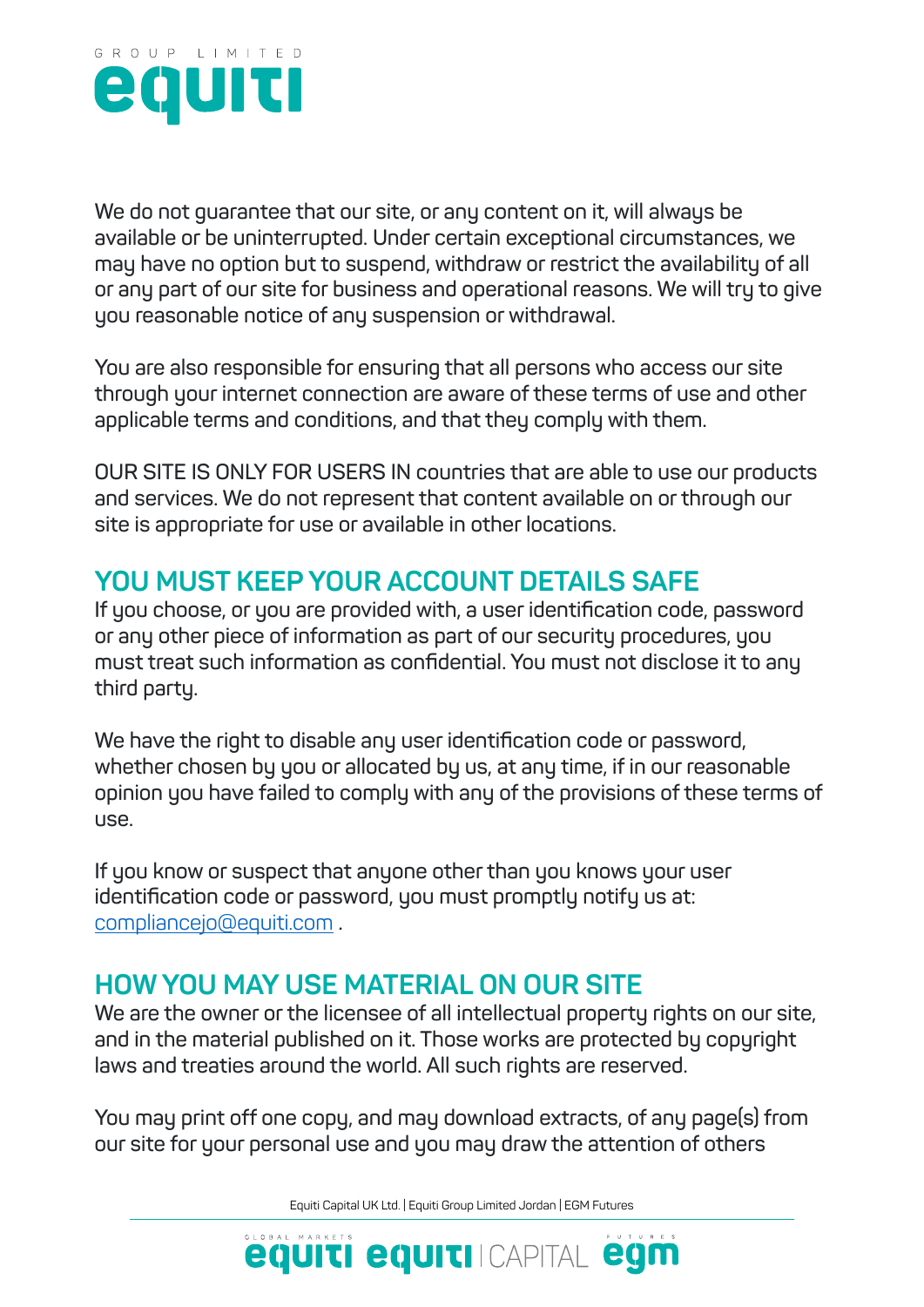

**within your organisation to content posted on our site.**

**You must not modify the paper or digital copies of any materials you have printed off or downloaded in any way, and you must not use any illustrations, photographs, video or audio sequences or any graphics separately from any accompanying text.**

**Our status (and that of any identified contributors) as the authors of content on our site must always be acknowledged.**

**You must not use any part of the content on our site for commercial purposes without obtaining a licence to do so from us or our licensors.**

**If you print off, copy or download any part of our site in breach of these terms of use, your right to use our site will cease immediately and you must, at our option, return or destroy any copies of the materials you have made.**

### **DO NOT RELY ON INFORMATION ON THIS SITE**

**The content on our site is provided for general information only. It is not intended to amount to advice on which you should rely. You must obtain professional or specialist advice before taking, or refraining from, any action on the basis of the content on our site.**

**Although we make reasonable efforts to update the information on our site, we make no representations, warranties or guarantees, whether express or implied, that the content on our site is accurate, complete or up to date.**

### **WE ARE NOT RESPONSIBLE FOR WEBSITES WE LINK TO**

**Where our site contains links to other sites and resources provided by third parties, these links are provided for your information only. Such links should not be interpreted as approval or endorsement by us of those linked websites or information you may obtain from them.**

**We have no control over the contents of those sites or resources.**

Equiti Capital UK Ltd. | Equiti Group Limited Jordan | EGM Futures

**equiti equiti** Icapital egm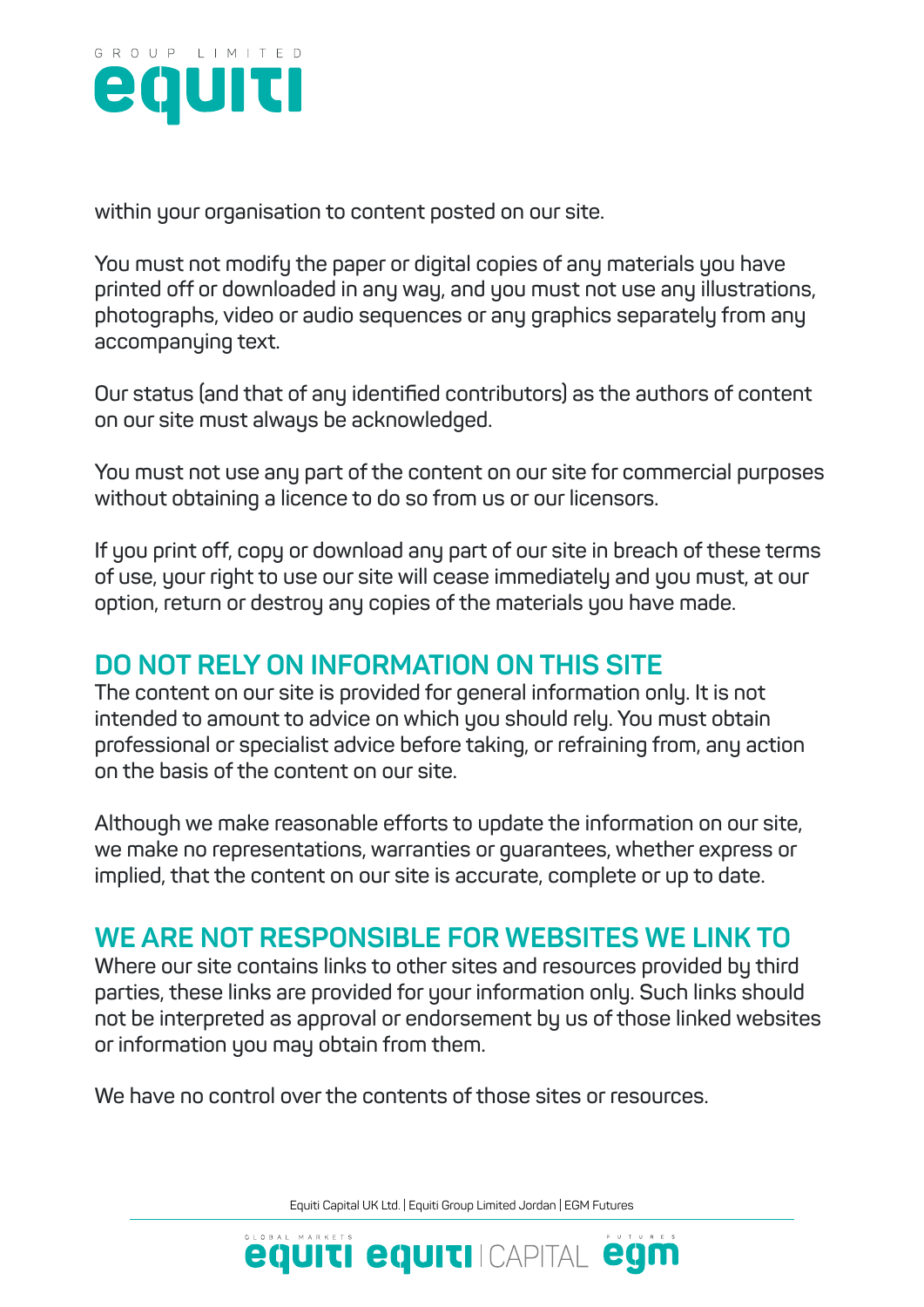

### **USER-GENERATED CONTENT IS NOT APPROVED BY US**

**This website may include information and materials uploaded by other users of the site, including bulletin boards and chat rooms. This information and these materials have not been verified or approved by us. The views expressed by other users on our site do not represent our views or values.**

**If you wish to complain about information and materials uploaded by other users, please contact us at:** compliancejo@equiti.com **.**

## **OUR RESPONSIBILITY FOR LOSS OR DAMAGE SUFFERED BY YOU**

**Whether you are a consumer or a business user:**

**We do not exclude or limit in any way our liability to you where it would be unlawful to do so. This includes liability for death or personal injury caused by our negligence or the negligence of our employees, agents or subcontractors and for fraud or fraudulent misrepresentation.**

**Different limitations and exclusions of liability will apply to liability arising as a result of the supply of any products to you, which will be set out in our Client Terms and Conditions.**

**If you are a business user:**

**-We exclude all implied conditions, warranties, representations or other terms that may apply to our site or any content on it.**

**-We will not be liable to you for any loss or damage, whether in contract, tort (including negligence), breach of statutory duty, or otherwise, even if foreseeable, arising under or in connection with:**

**-use of, or inability to use, our site; or**

- **-use of or reliance on any content displayed on our site.**
- **-In particular, we will not be liable for:**
- **-loss of profits, sales, business, or revenue;**
- **-business interruption;**
- **-loss of anticipated savings;**
- **-loss of business opportunity, goodwill or reputation; or**

Equiti Capital UK Ltd. | Equiti Group Limited Jordan | EGM Futures

**equiti equiti CAPITAL egm**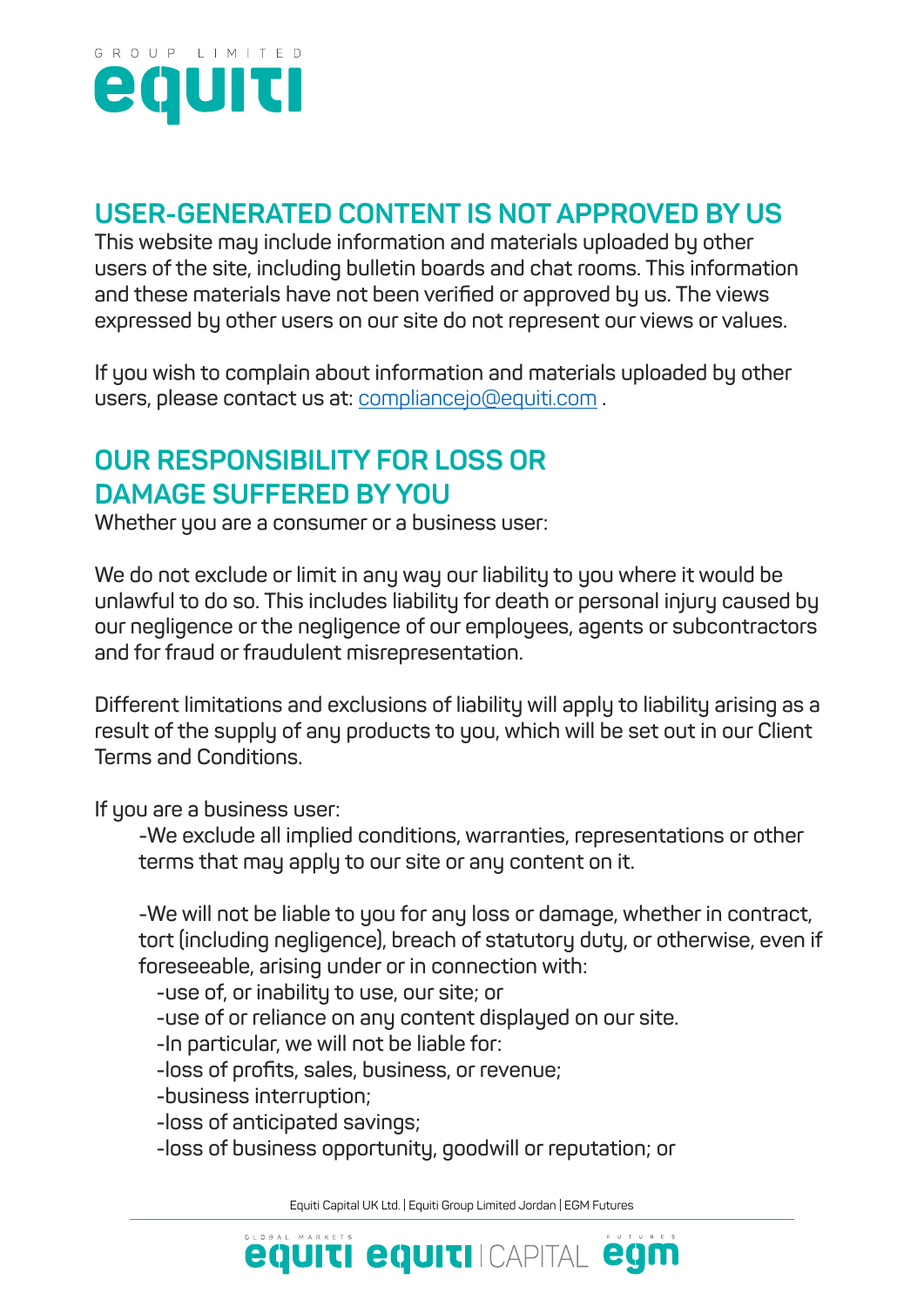

**If you are a consumer user:**

**-Please note that we only provide our site for private use. You agree not to use our site for any commercial or business purposes, and we have no liability to you for any loss of profit, loss of business, business interruption, or loss of business opportunity.**

**-If defective digital content that we have supplied damages a device or digital content belonging to you and this is caused by our failure to use reasonable care and skill, we will either repair the damage or pay you compensation. However, we will not be liable for damage that you could have avoided by following our advice to apply an update offered to you free of charge or for damage that was caused by you failing to correctly follow installation instructions or to have in place the minimum system requirements advised by us.**

### **UPLOADING CONTENT TO OUR SITE**

**Whenever you make use of a feature that allows you to upload content to our site, or to make contact with other users of our site, you must comply with the content standards set out in our Acceptable Use Policy.**

**You warrant that any such contribution does comply with those standards, and you will be liable to us and indemnify us for any breach of that warranty. This means you will be responsible for any loss or damage we suffer as a result of your breach of warranty.**

**Any content you upload to our site will be considered non-confidential and non-proprietary. You retain all of your ownership rights in your content, but you are required to grant us a limited licence to use, store and copy that content and to distribute and make it available to third parties.**

**We also have the right to disclose your identity to any third party who is claiming that any content posted or uploaded by you to our site constitutes a violation of their intellectual property rights, or of their right to privacy.**

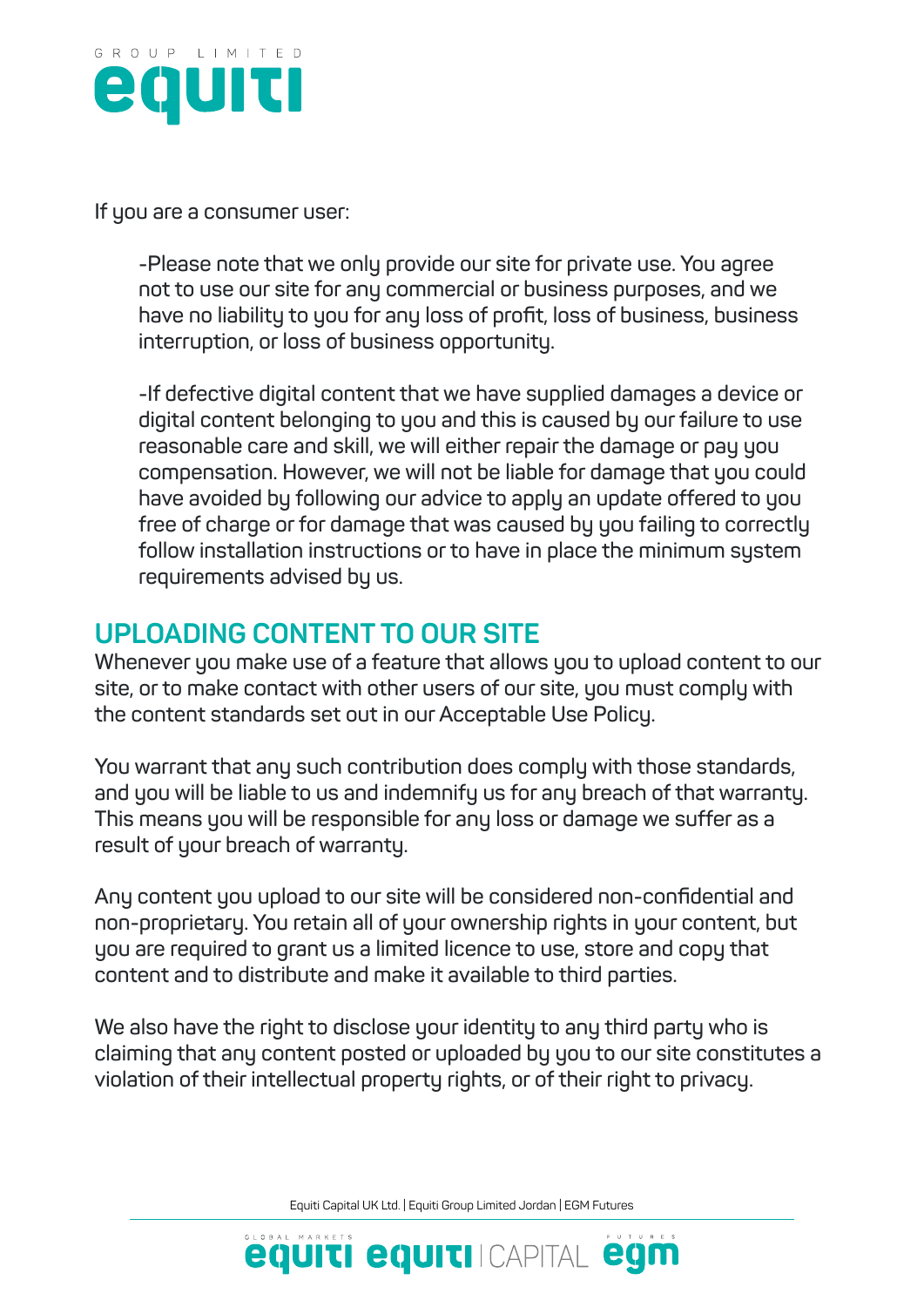

**We have the right to remove any posting you make on our site if, in our opinion, your post does not comply with the content standards set out in our Acceptable Use Policy.**

**You are solely responsible for securing and backing up your content.**

#### **WE ARE NOT RESPONSIBLE FOR VIRUSES AND YOU MUST NOT INTRODUCE THEM**

**We do not guarantee that our site will be secure or free from bugs or viruses.**

**You are responsible for configuring your information technology, computer programmes and platform to access our site. You should use your own virus protection software.**

**You must not misuse our site by knowingly introducing viruses, trojans, worms, logic bombs or other material that is malicious or technologically harmful. You must not attempt to gain unauthorised access to our site, the server on which our site is stored or any server, computer or database connected to our site. You must not attack our site via a denial-of-service attack or a distributed denial-of service attack. By breaching this provision, you would commit a criminal offence under the Crimes Act 1961. We will report any such breach to the relevant law enforcement authorities and we will co-operate with those authorities by disclosing your identity to them. In the event of such a breach, your right to use our site will cease immediately.**

#### **RULES ABOUT LINKING TO OUR SITE**

**You may link to our home page, provided you do so in a way that is fair and legal and does not damage our reputation or take advantage of it.**

**You must not establish a link in such a way as to suggest any form of association, approval or endorsement on our part where none exists.**

**You must not establish a link to our site in any website that is not owned by you.**